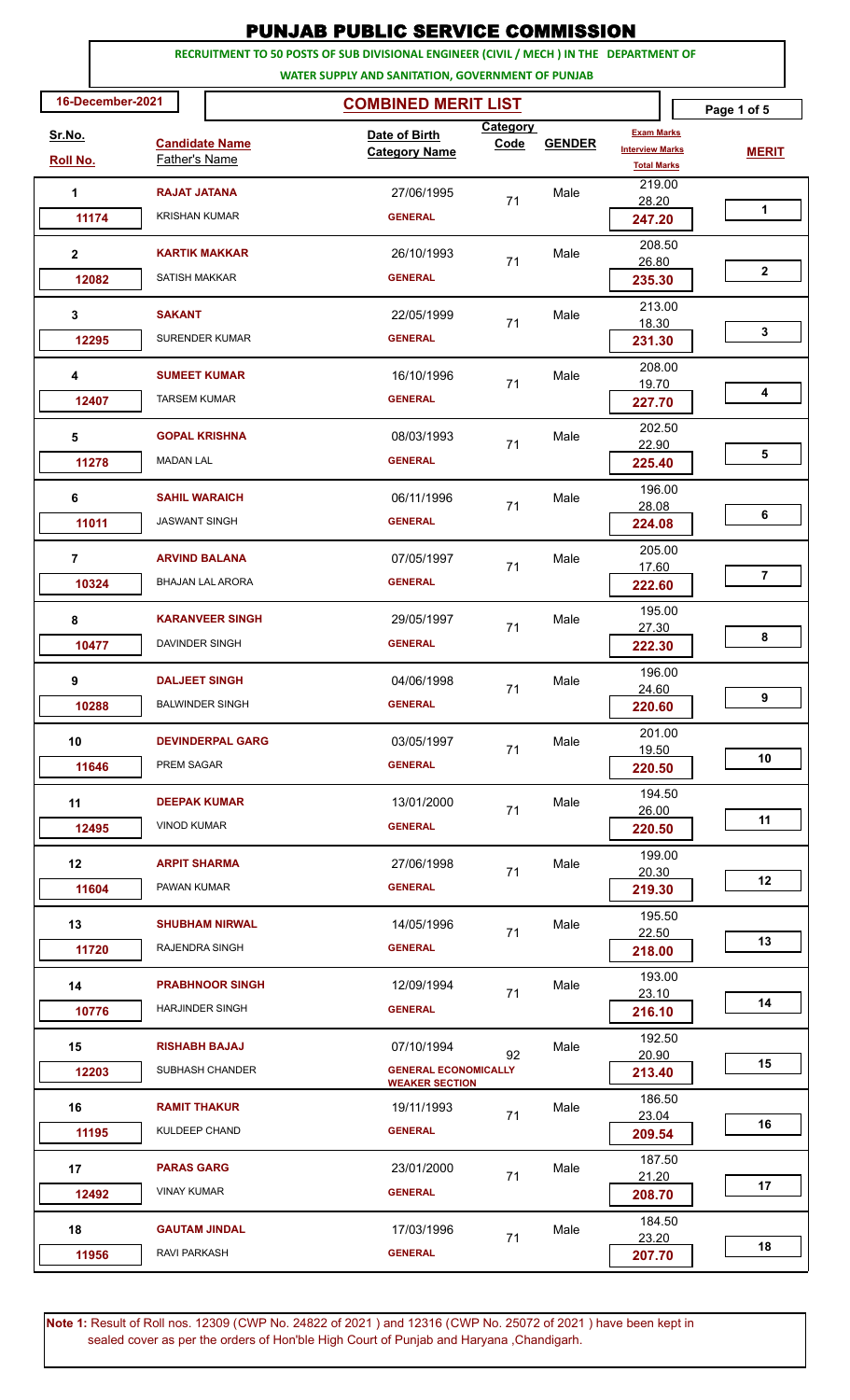|                                                                                                                                              |                                                           | PUNJAB PUBLIC SERVICE COMMISSION                           |                  |               |                                                                   |              |  |
|----------------------------------------------------------------------------------------------------------------------------------------------|-----------------------------------------------------------|------------------------------------------------------------|------------------|---------------|-------------------------------------------------------------------|--------------|--|
| RECRUITMENT TO 50 POSTS OF SUB DIVISIONAL ENGINEER (CIVIL / MECH ) IN THE DEPARTMENT OF<br>WATER SUPPLY AND SANITATION, GOVERNMENT OF PUNJAB |                                                           |                                                            |                  |               |                                                                   |              |  |
| 16-December-2021                                                                                                                             |                                                           |                                                            |                  | Page 2 of 5   |                                                                   |              |  |
| <u>Sr.No.</u><br>Roll No.                                                                                                                    | <b>Candidate Name</b><br>Father's Name                    | Date of Birth<br><b>Category Name</b>                      | Category<br>Code | <b>GENDER</b> | <b>Exam Marks</b><br><b>Interview Marks</b><br><b>Total Marks</b> | <b>MERIT</b> |  |
| 19<br>11291                                                                                                                                  | <b>VISHAL KUMAR</b><br><b>MAHENDER KUMAR</b>              | 28/09/1995<br><b>GENERAL</b>                               | 71               | Male          | 190.50<br>17.00<br>207.50                                         | 19           |  |
| 20                                                                                                                                           | <b>PUSHPINDER</b>                                         | 03/03/1996                                                 |                  | Male          | 178.50                                                            |              |  |
| 12188                                                                                                                                        | SUBASH CHANDER                                            | 92<br><b>GENERAL ECONOMICALLY</b><br><b>WEAKER SECTION</b> |                  |               | 27.20<br>205.70                                                   | 20           |  |
| 21<br>12195                                                                                                                                  | <b>SHUBHAM KUMAR SINGLA</b><br>SUBHASH CHAND SINGLA       | 19/09/1994<br><b>GENERAL</b>                               | 71               | Male          | 183.00<br>22.64<br>205.64                                         | 21           |  |
| 22                                                                                                                                           | <b>SAHIL</b>                                              | 18/07/1997                                                 | 71               | Male          | 189.00<br>14.70                                                   |              |  |
| 12351                                                                                                                                        | SURINDER SINGH                                            | <b>GENERAL</b>                                             |                  |               | 203.70                                                            | 22           |  |
| 23<br>11789                                                                                                                                  | <b>GARVIT ARORA</b><br>RAJU ARORA                         | 29/08/1996<br><b>GENERAL</b>                               | 71               | Male          | 182.50<br>20.50<br>203.00                                         | 23           |  |
| 24                                                                                                                                           | <b>GAURAV KANT PATHAK</b><br>PARMATMA NAND PATHAK         | 26/09/1995<br><b>GENERAL</b>                               | 71               | Male          | 180.50<br>21.50                                                   | 24           |  |
| 11562<br>25                                                                                                                                  | <b>ABHIJEET SINGH</b>                                     | 30/06/1997                                                 | 71               | Male          | 202.00<br>180.50<br>21.40                                         |              |  |
| 11628                                                                                                                                        | PRABHJIT SINGH                                            | <b>GENERAL</b>                                             |                  |               | 201.90<br>182.00                                                  | 25           |  |
| 26<br>11248                                                                                                                                  | <b>HARMANDEEP SINGH</b><br>LAKHVIR SINGH                  | 16/10/1996<br><b>GENERAL</b>                               | 71               | Male          | 19.70<br>201.70                                                   | 26           |  |
| 27<br>10680                                                                                                                                  | <b>SHIVAM SACHDEVA</b><br><b>GURPREET SINGH</b>           | 04/03/2000<br><b>GENERAL</b>                               | 71               | Male          | 186.00<br>15.60<br>201.60                                         | 27           |  |
| 28<br>11716                                                                                                                                  | <b>PARKASH LAKESER</b><br><b>RAJENDER KUMAR</b>           | 09/08/1993<br><b>GENERAL</b>                               | 71               | Male          | 180.50<br>21.00<br>201.50                                         | 28           |  |
| 29<br>11762                                                                                                                                  | <b>AYUSH GOYAL</b><br>RAJINDER KUMAR GOYAL                | 01/05/1996<br><b>GENERAL</b>                               | 71               | Male          | 181.00<br>20.40<br>201.40                                         | 29           |  |
| 30<br>11806                                                                                                                                  | <b>DEEPESH GOYAL</b><br>RAKESH KUMAR                      | 21/08/1997<br><b>GENERAL</b>                               | 71               | Male          | 181.00<br>19.60<br>200.60                                         | 30           |  |
| 31<br>12402                                                                                                                                  | <b>VINNINDER SINGH</b><br><b>TARINDER SINGH</b>           | 13/06/1997<br><b>GENERAL</b>                               | 71               | Male          | 181.00<br>18.80<br>199.80                                         | 31           |  |
| 32<br>10658                                                                                                                                  | <b>PUNEET SINGH SEMBHY</b><br><b>GURMEET SINGH SEMBHY</b> | 27/05/1995<br><b>GENERAL</b>                               | 71               | Male          | 183.50<br>15.50<br>199.00                                         | 32           |  |
| 33<br>11084                                                                                                                                  | <b>DEEPAK KUMAR GOYAL</b><br>JOGINDERPAL GOYAL            | 13/09/1998<br><b>GENERAL ECONOMICALLY</b>                  | 92               | Male          | 178.50<br>20.50<br>199.00                                         | 33           |  |
| 34<br>11468                                                                                                                                  | <b>SAHILPREET KAUR</b><br>NARINDER SINGH                  | <b>WEAKER SECTION</b><br>23/09/1997<br><b>GENERAL</b>      | 71               | Female        | 176.00<br>22.80<br>198.80                                         | 34           |  |
| 35<br>10792                                                                                                                                  | <b>MANDEEP SINGH ARORA</b><br><b>HARJIT SINGH ARORA</b>   | 09/09/1997<br><b>GENERAL</b>                               | 71               | Male          | 183.50<br>14.00<br>197.50                                         | 35           |  |
| 36<br>10049                                                                                                                                  | <b>SUMINDER KAUR</b><br><b>AMARJOT SINGH</b>              | 25/11/1991<br><b>GENERAL</b>                               | 71               | Female        | 169.50<br>27.52<br>197.02                                         | 36           |  |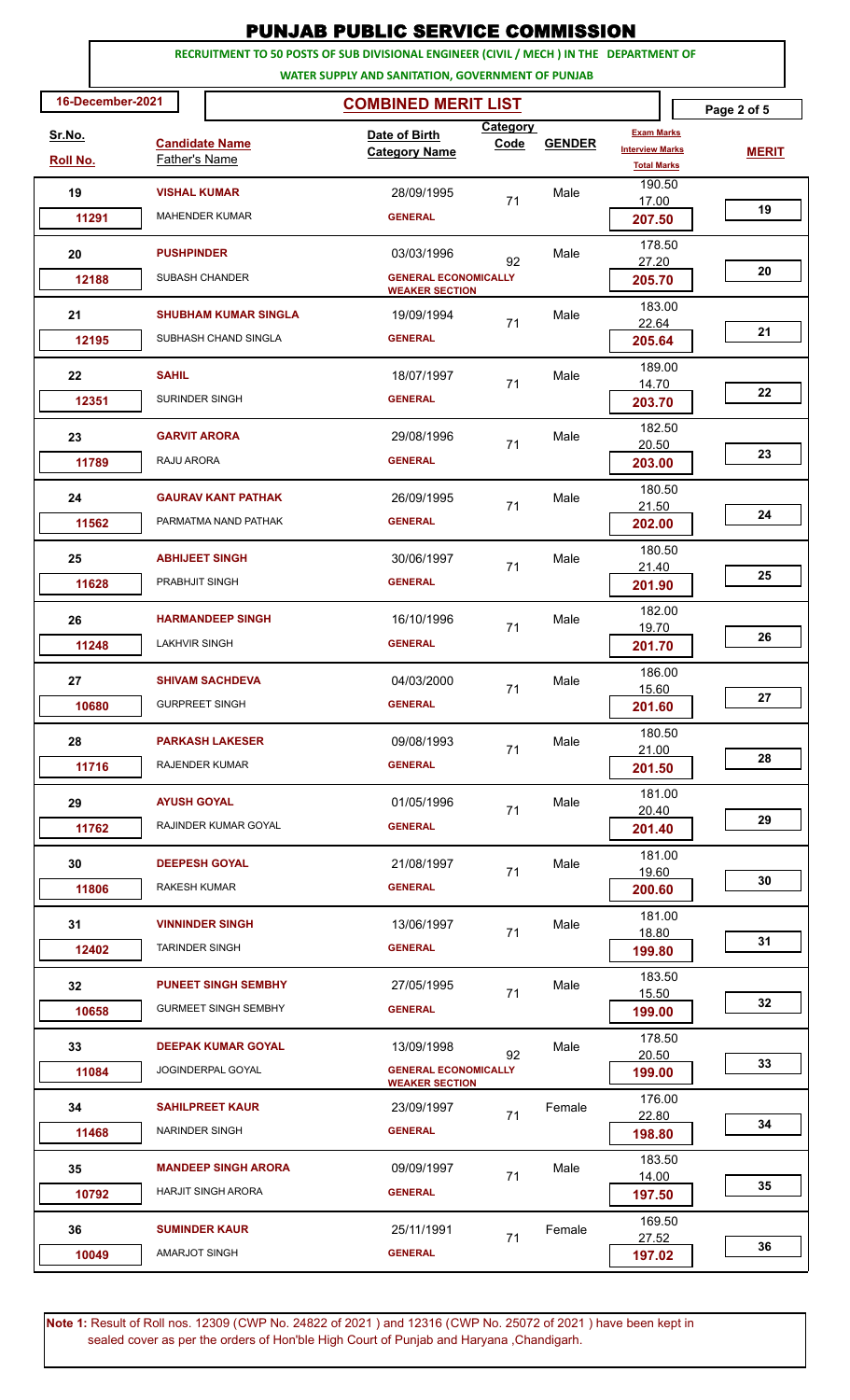| <b>PUNJAB PUBLIC SERVICE COMMISSION</b>                                                                                                      |                                               |                                                                              |                                                      |                  |               |                                                                   |             |              |
|----------------------------------------------------------------------------------------------------------------------------------------------|-----------------------------------------------|------------------------------------------------------------------------------|------------------------------------------------------|------------------|---------------|-------------------------------------------------------------------|-------------|--------------|
| RECRUITMENT TO 50 POSTS OF SUB DIVISIONAL ENGINEER (CIVIL / MECH ) IN THE DEPARTMENT OF<br>WATER SUPPLY AND SANITATION, GOVERNMENT OF PUNJAB |                                               |                                                                              |                                                      |                  |               |                                                                   |             |              |
| 16-December-2021<br><b>COMBINED MERIT LIST</b>                                                                                               |                                               |                                                                              |                                                      |                  |               |                                                                   | Page 3 of 5 |              |
| Sr.No.<br>Roll No.                                                                                                                           | <b>Candidate Name</b><br><b>Father's Name</b> |                                                                              | Date of Birth<br><b>Category Name</b>                | Category<br>Code | <b>GENDER</b> | <b>Exam Marks</b><br><b>Interview Marks</b><br><b>Total Marks</b> |             | <b>MERIT</b> |
| 37                                                                                                                                           | <b>RAMAN MOHAN</b>                            |                                                                              | 22/02/1994                                           | 71               | Male          | 180.50<br>15.20                                                   |             |              |
| 12382                                                                                                                                        | <b>SUSHIL KUMAR</b>                           |                                                                              | <b>GENERAL</b>                                       |                  |               | 195.70                                                            |             | 37           |
| 38                                                                                                                                           | <b>JUGRAJ SINGH</b>                           |                                                                              | 25/05/1998                                           | 71               | Male          | 181.50<br>13.70                                                   |             |              |
| 10222                                                                                                                                        | <b>BALDEV SINGH</b>                           |                                                                              | <b>GENERAL</b>                                       |                  |               | 195.20                                                            |             | 38           |
| 39                                                                                                                                           | <b>DILPREET SINGH</b>                         |                                                                              | 21/11/1996                                           | 77               | Male          | 170.50<br>24.50                                                   |             |              |
| 12342                                                                                                                                        |                                               | SURINDER PAL SINGH                                                           | <b>SC OTHERS, PUNJAB</b>                             |                  |               | 195.00                                                            |             | 39           |
| 40                                                                                                                                           |                                               | <b>PARSUNDEEP SINGH</b>                                                      | 25/10/1992                                           | 77               | Male          | 173.00<br>20.10                                                   |             |              |
| 11564                                                                                                                                        | PARMINDER SINGH                               |                                                                              | <b>SC OTHERS, PUNJAB</b>                             |                  |               | 193.10                                                            |             | 40           |
| 41                                                                                                                                           |                                               | <b>GAGANDEEP KAUR</b>                                                        | 22/02/1991                                           | 71               | Female        | 166.00<br>25.20                                                   |             |              |
| 11214                                                                                                                                        | <b>KULDIP SINGH</b>                           |                                                                              | <b>GENERAL</b>                                       |                  |               | 191.20                                                            |             | 41           |
| 42                                                                                                                                           |                                               | <b>HIMANSHU NAHAR</b>                                                        | 01/01/1997                                           | 81               | Male          | 165.50<br>25.10                                                   |             |              |
| 10712                                                                                                                                        | <b>HARASH KUMAR</b>                           |                                                                              | <b>BALMIKI/MAZHBI SIKH, PUNJAB</b>                   |                  |               | 190.60                                                            |             | 42           |
| 43                                                                                                                                           | <b>ROHIT SINGLA</b>                           |                                                                              | 30/06/1996                                           | 92               | Male          | 170.00<br>19.44                                                   |             |              |
| 11175                                                                                                                                        |                                               | <b>GENERAL ECONOMICALLY</b><br><b>KRISHAN KUMAR</b><br><b>WEAKER SECTION</b> |                                                      |                  | 189.44        |                                                                   | 43          |              |
| 44                                                                                                                                           | <b>NIKHIL GOYAL</b>                           |                                                                              | 23/02/1995                                           | 92               | Male          | 174.50<br>13.20                                                   |             |              |
| 12150                                                                                                                                        |                                               | SHIV KUMAR GOYAL                                                             | <b>GENERAL ECONOMICALLY</b><br><b>WEAKER SECTION</b> |                  |               | 187.70                                                            |             | 44           |
| 45                                                                                                                                           |                                               | <b>RAMANDEEP KAUR GILL</b>                                                   | 02/11/1993                                           | 71               | Female        | 171.00<br>16.50                                                   |             |              |
| 12256                                                                                                                                        |                                               | SUKHPAL SINGH GILL                                                           | <b>GENERAL</b>                                       |                  |               | 187.50                                                            |             | 45           |
| 46                                                                                                                                           | <b>AMAN JINDAL</b>                            |                                                                              | 15/10/1999                                           | 92               | Male          | 165.00<br>21.60                                                   |             |              |
| 11892                                                                                                                                        |                                               | RAMESH KUMAR JINDAL                                                          | <b>GENERAL ECONOMICALLY</b><br><b>WEAKER SECTION</b> |                  |               | 186.60                                                            |             | 46           |
| 47                                                                                                                                           |                                               | <b>RAMANDEEP KAUR</b>                                                        | 25/02/1992                                           | 71               | Female        | 162.00<br>24.40                                                   |             |              |
| 10010                                                                                                                                        | <b>AJAIB SINGH</b>                            |                                                                              | <b>GENERAL</b>                                       |                  |               | 186.40                                                            |             | 47           |
| 48                                                                                                                                           |                                               | <b>DEEP SHASHWAT SHARMA</b>                                                  | 18/12/1997                                           | 92               | Male          | 166.00<br>19.30                                                   |             |              |
| 12187                                                                                                                                        | <b>SUBASH CHANDER</b>                         |                                                                              | <b>GENERAL ECONOMICALLY</b><br><b>WEAKER SECTION</b> |                  |               | 185.30                                                            |             | 48           |
| 49                                                                                                                                           | <b>MANISH</b>                                 |                                                                              | 20/03/1993                                           | 92               | Male          | 168.00<br>16.60                                                   |             |              |
| 11676                                                                                                                                        |                                               | RAGHUBIR KARWASRA                                                            | <b>GENERAL ECONOMICALLY</b><br><b>WEAKER SECTION</b> |                  |               | 184.60                                                            |             | 49           |
| 50                                                                                                                                           | <b>RISHAV GUPTA</b>                           |                                                                              | 14/01/1996                                           | 92               | Male          | 165.00<br>18.40                                                   |             |              |
| 12391                                                                                                                                        |                                               | SUSHIL KUMAR GUPTA                                                           | <b>GENERAL ECONOMICALLY</b><br><b>WEAKER SECTION</b> |                  |               | 183.40                                                            |             | 50           |
| 51                                                                                                                                           | <b>SACHIN</b>                                 |                                                                              | 10/05/1998                                           | 77               | Male          | 161.00<br>21.28                                                   |             |              |
| 11355                                                                                                                                        |                                               | <b>MANMOHAN KUMAR</b>                                                        | <b>SC OTHERS, PUNJAB</b>                             |                  |               | 182.28                                                            |             | 51           |
| 52                                                                                                                                           |                                               | <b>KASHISH KATHURIA</b>                                                      | 13/04/1997                                           | 76               | Female        | 162.00<br>19.70                                                   |             |              |
| 12534                                                                                                                                        |                                               | ASHOK KUMAR KATHURIA                                                         | <b>LOCOMOTIVE DISABILITY</b>                         |                  |               | 181.70                                                            |             | 52           |
| 53                                                                                                                                           |                                               | <b>AKASHDEEP SINGH</b>                                                       | 29/05/1996                                           | 77               | Male          | 162.00<br>19.60                                                   |             |              |
| 12474                                                                                                                                        | <b>VIJAY KUMAR</b>                            |                                                                              | <b>SC OTHERS, PUNJAB</b>                             |                  |               | 181.60                                                            |             | 53           |
| 54                                                                                                                                           | <b>RITESH SINGH</b>                           |                                                                              | 27/12/1994                                           | 77               | Male          | 164.00<br>17.10                                                   |             |              |
| 11830                                                                                                                                        | <b>RAM HET SINGH</b>                          |                                                                              | <b>SC OTHERS, PUNJAB</b>                             |                  |               | 181.10                                                            |             | 54           |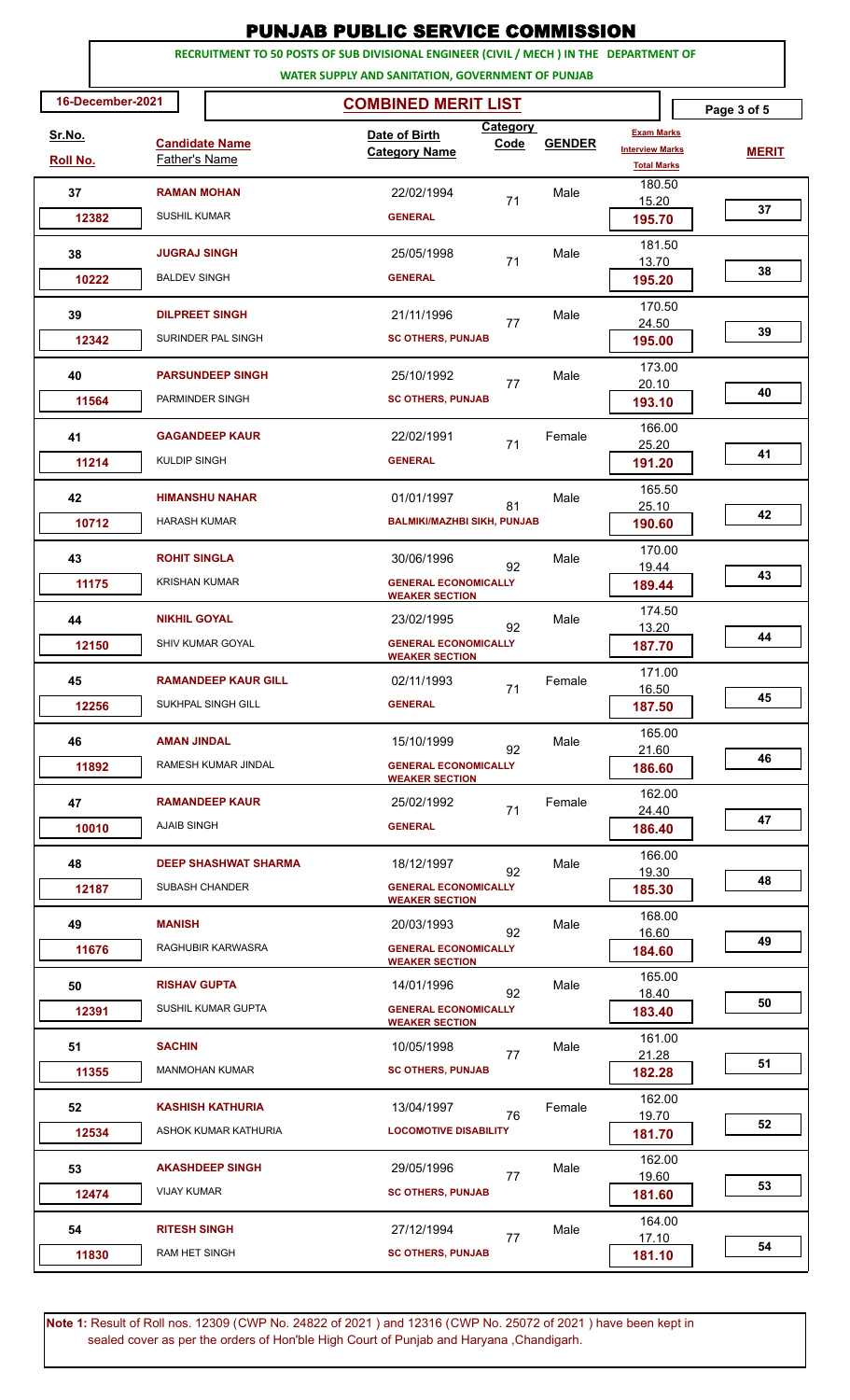|                                                                                                                                              |                                                | PUNJAB PUBLIC SERVICE COMMISSION                 |                  |               |                                                                   |              |  |
|----------------------------------------------------------------------------------------------------------------------------------------------|------------------------------------------------|--------------------------------------------------|------------------|---------------|-------------------------------------------------------------------|--------------|--|
| RECRUITMENT TO 50 POSTS OF SUB DIVISIONAL ENGINEER (CIVIL / MECH ) IN THE DEPARTMENT OF<br>WATER SUPPLY AND SANITATION, GOVERNMENT OF PUNJAB |                                                |                                                  |                  |               |                                                                   |              |  |
| 16-December-2021                                                                                                                             |                                                | <b>COMBINED MERIT LIST</b>                       |                  |               |                                                                   | Page 4 of 5  |  |
| <u>Sr.No.</u><br>Roll No.                                                                                                                    | <b>Candidate Name</b><br>Father's Name         | Date of Birth<br><b>Category Name</b>            | Category<br>Code | <b>GENDER</b> | <b>Exam Marks</b><br><b>Interview Marks</b><br><b>Total Marks</b> | <b>MERIT</b> |  |
| 55                                                                                                                                           | <b>NEHA PANCHAL</b>                            | 07/02/1998                                       | 71               | Female        | 159.00<br>22.00                                                   | 55           |  |
| 10188                                                                                                                                        | <b>BAL KRISHAN</b>                             | <b>GENERAL</b>                                   |                  |               | 181.00                                                            |              |  |
| 56<br>10003                                                                                                                                  | <b>KIRTI</b><br>ADARSH KUMAR BHASKAR           | 22/10/1997<br><b>GENERAL</b>                     | 71               | Female        | 150.00<br>30.40<br>180.40                                         | 56           |  |
| 57                                                                                                                                           | <b>TARLOCHAN SINGH</b>                         | 03/08/1997                                       |                  | Male          | 160.50                                                            |              |  |
| 10040                                                                                                                                        | <b>AMARJIT SINGH</b>                           | <b>BALMIKI/MAZHBI SIKH, PUNJAB</b>               | 81               |               | 19.60<br>180.10                                                   | 57           |  |
| 58                                                                                                                                           | <b>VALBHA RISHI</b>                            | 02/12/1990                                       | 71               | Female        | 160.00<br>18.40                                                   |              |  |
| 10508                                                                                                                                        | <b>DHARAM BIR RISHI</b>                        | <b>GENERAL</b>                                   |                  |               | 178.40                                                            | 58           |  |
| 59                                                                                                                                           | <b>RAHUL</b>                                   | 29/05/1996                                       | 77               | Male          | 160.50<br>14.30                                                   | 59           |  |
| 11736                                                                                                                                        | <b>RAJESH KUMAR</b>                            | <b>SC OTHERS, PUNJAB</b>                         |                  |               | 174.80<br>154.50                                                  |              |  |
| 60<br>12456                                                                                                                                  | <b>NEETI SHARMA</b><br>VARINDER KUMAR SHARMA   | 17/05/1998<br><b>GENERAL ECONOMICALLY</b>        | 92               | Female        | 20.10<br>174.60                                                   | 60           |  |
| 61                                                                                                                                           | <b>SIMRAN KAUR</b>                             | <b>WEAKER SECTION</b><br>26/03/1997              | 71               | Female        | 150.50<br>23.60                                                   |              |  |
| 11944                                                                                                                                        | RASHPAL SINGH SANDHU                           | <b>GENERAL</b>                                   |                  |               | 174.10                                                            | 61           |  |
| 62<br>10450                                                                                                                                  | <b>DEEPAK KUMAR SHARMA</b><br>DARSHAN KUMAR    | 31/08/1996<br><b>LDESM, PUNJAB</b>               | 73               | Male          | 143.50<br>25.20<br>168.70                                         | 62           |  |
| 63                                                                                                                                           | <b>KANWALPREET KAUR</b>                        | 30/01/1992                                       | 71               | Female        | 151.00<br>17.30                                                   | 63           |  |
| 11335                                                                                                                                        | <b>MANJEET SINGH</b>                           | <b>GENERAL</b>                                   |                  |               | 168.30<br>153.00                                                  |              |  |
| 64<br>11617                                                                                                                                  | <b>KOMAL</b><br>PAWAN NAGPAL                   | 01/09/1995<br><b>GENERAL</b>                     | 71               | Female        | 15.10<br>168.10                                                   | 64           |  |
| 65<br>12074                                                                                                                                  | <b>SHWETA</b><br><b>SATISH KUMAR</b>           | 15/10/1994<br><b>GENERAL</b>                     | 71               | Female        | 145.50<br>22.20<br>167.70                                         | 65           |  |
| 66<br>10115                                                                                                                                  | <b>RUPALI</b><br><b>ASHOK KUMAR</b>            | 30/05/1996<br><b>SC OTHERS, PUNJAB</b>           | 77               | Female        | 146.50<br>20.56<br>167.06                                         | 66           |  |
| 67<br>12393                                                                                                                                  | <b>SOPHIA UPPAL</b><br>SUSHIL UPPAL            | 10/01/1996<br><b>GENERAL</b>                     | 71               | Female        | 145.50<br>21.40<br>166.90                                         | 67           |  |
| 68<br>12140                                                                                                                                  | <b>SIMRAN</b><br>SHER SINGH                    | 06/02/1996<br><b>SC OTHERS, PUNJAB</b>           | 77               | Female        | 148.00<br>17.30<br>165.30                                         | 68           |  |
| 69<br>11779                                                                                                                                  | <b>JASKARAN SINGH</b><br>RAJINDERPAL SINGH     | 12/04/1996<br><b>BALMIKI/MAZHBI SIKH, PUNJAB</b> | 81               | Male          | 145.00<br>19.70<br>164.70                                         | 69           |  |
| 70<br>11864                                                                                                                                  | <b>JATINDERPAL SINGH</b><br><b>RAM SINGH</b>   | 05/03/1997<br><b>BALMIKI/MAZHBI SIKH, PUNJAB</b> | 81               | Male          | 137.00<br>26.70<br>163.70                                         | 70           |  |
| 71<br>11112                                                                                                                                  | <b>RITIKA SALLAN</b><br><b>KARAMJIT SINGH</b>  | 29/04/1993<br><b>SC OTHERS, PUNJAB</b>           | 77               | Female        | 138.00<br>24.80<br>162.80                                         | 71           |  |
| 72<br>10577                                                                                                                                  | <b>JASPREET KAUR</b><br><b>GURCHARAN SINGH</b> | 10/09/1994<br><b>SC OTHERS, PUNJAB</b>           | 77               | Female        | 135.50<br>25.50<br>161.00                                         | 72           |  |